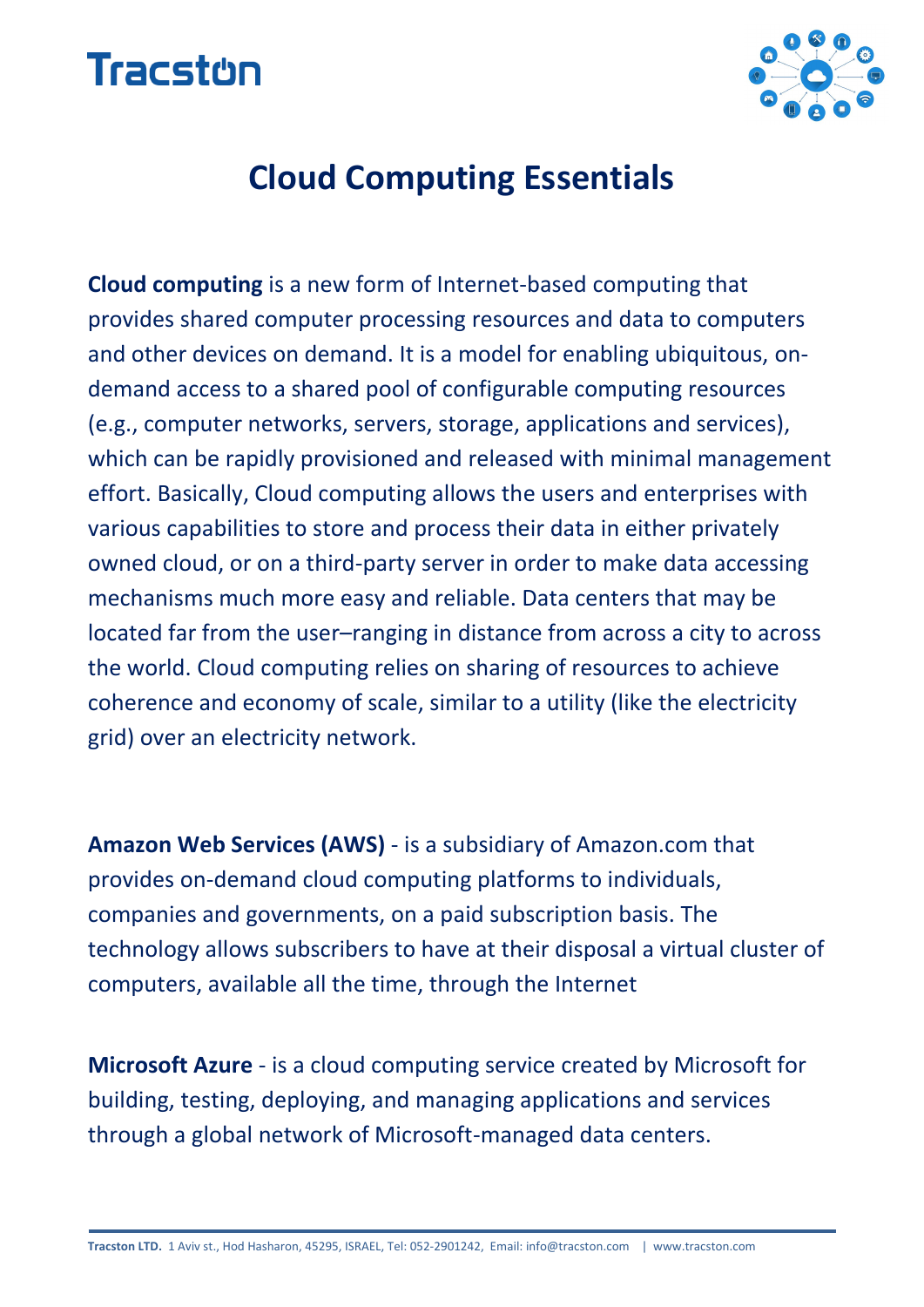



**Google Cloud Computing -** Platform is a suite of public cloud computing services offered by Google. The platform includes a range of hosted services for compute, storage and application development that run on Google hardware.

#### **Objectives**

This course is designed to introduce you to fundamental Amazon AWS, Microsoft Azure and Google cloud computing and concepts including infrastructure, building your own solution, management, Security, logging, and development methods. It also covers security-related compliance protocols and risk management strategies.

#### **Target Audience**

• Anyone looking to gain knowledge to the Cloud Computing platform

#### **Prerequisites**

• You'll need a basic understanding of cloud technologies.

#### **Duration: 4 days (32 hours)**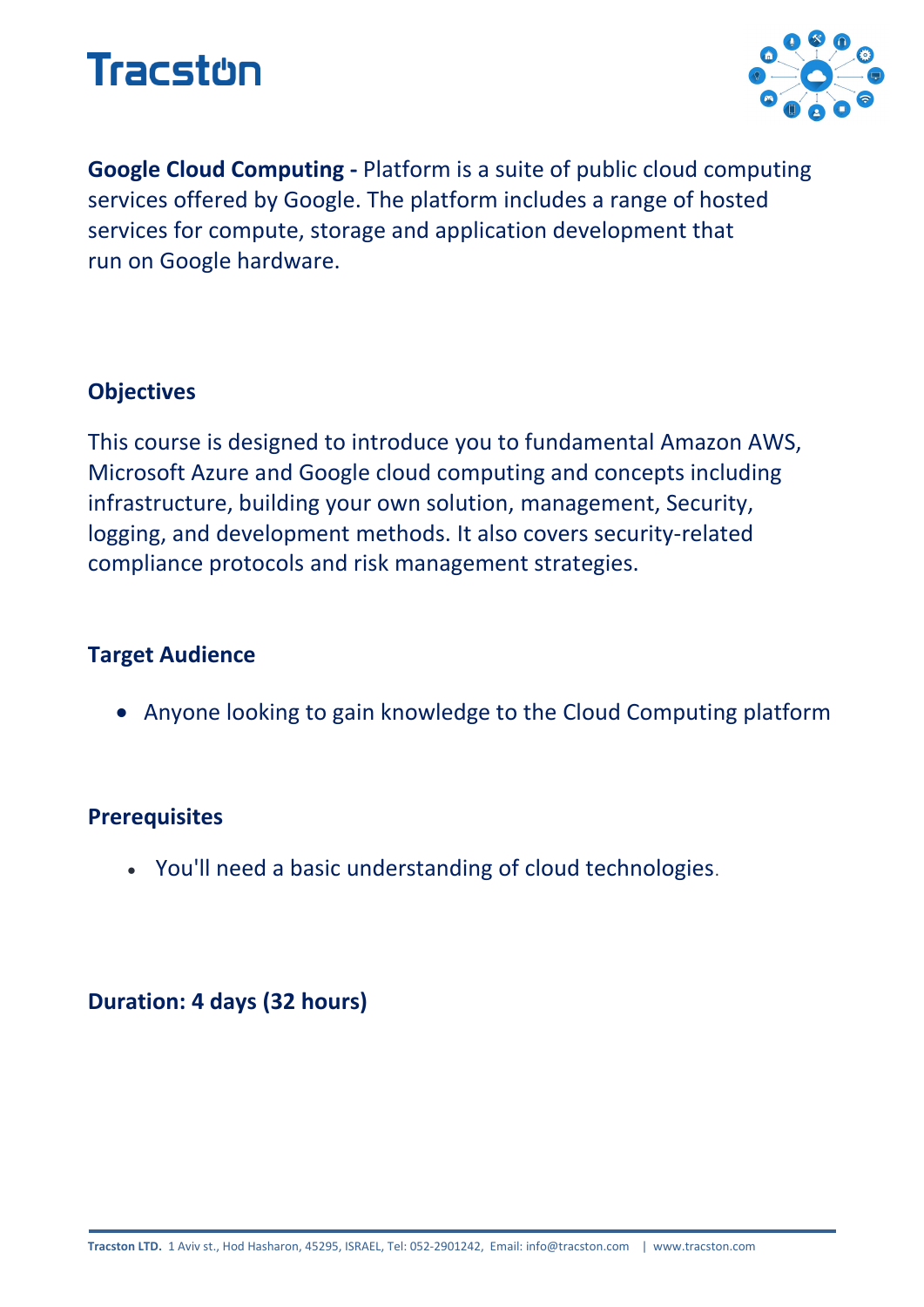# **Tracston**



### **Module 1 - Cloud Computing Technologies Introduction**

- What is cloud computing?
- Motivation for Cloud Computing
	- Variable expense
	- Benefit economies of scale
	- Capacity utilization
	- Speed & Agility
	- No data centers management
	- Global
- Cloud Computing models:
	- SaaS
	- PaaS
	- IaaS
- Cloud implementation models:
	- Public
	- Private
	- Hybrid
- Major cloud vendors overview: Amazon, Microsoft, Google and others

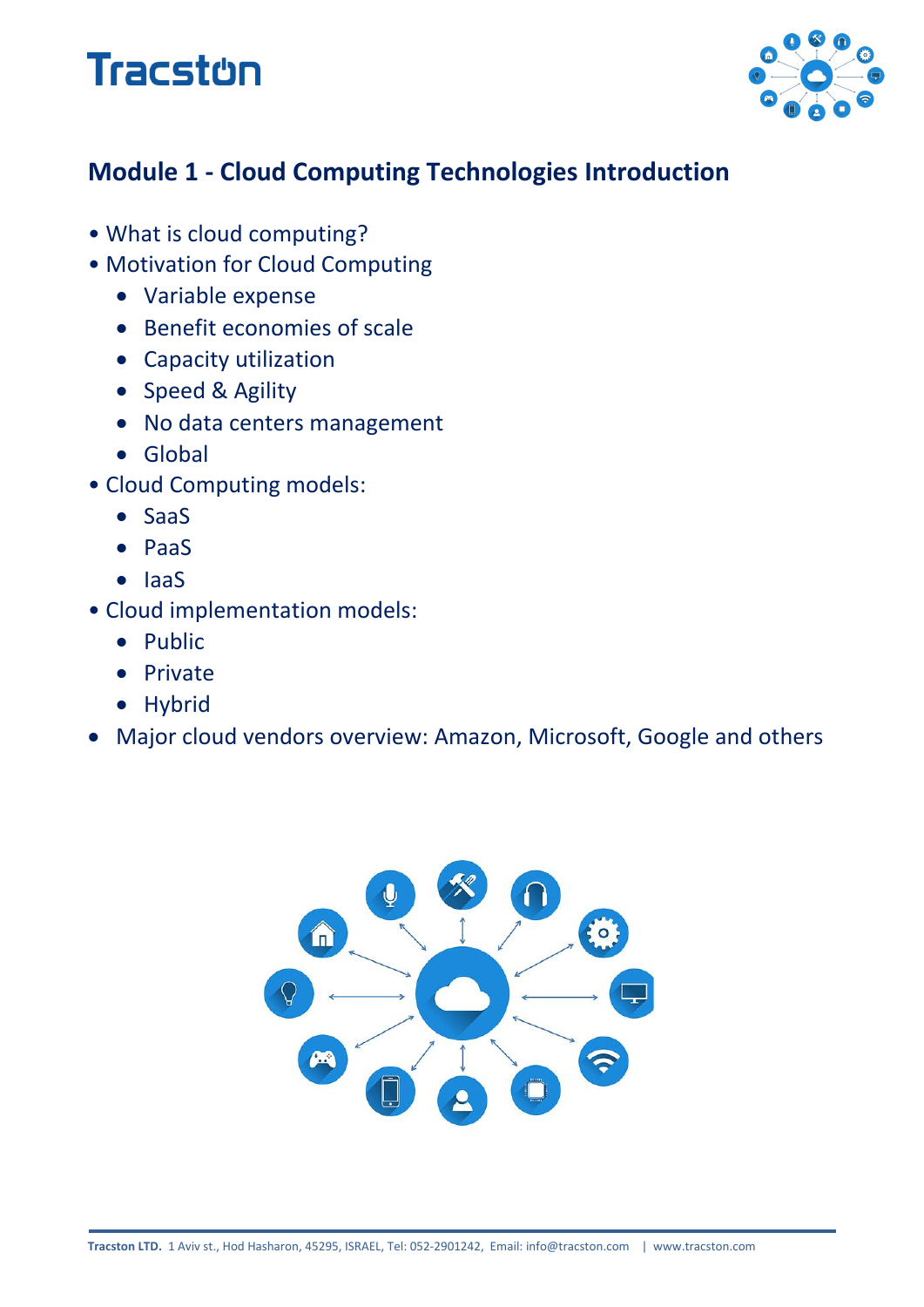## **Tracston**



### **Module 2 - Amazon Web Services (AWS)**

- What's AWS?
- Main services overview
	- Compute
	- Storage
	- DB
	- Network (VPC)
- Security & Identity (iam, waf, kms)
- Management (monitoring, configuration management)
- Analytics (emr, ml, kinesis)
- Diving into Compute & Storage
	- Regions, Availability Zones, ELB (load balancer), EBS (storage), AMI (images)
	- VPC, subnets, security groups, auto-scaling
	- S3
	- Containers
- Serverless (AWS Lambda)
- Monitoring
- Automation
- Mobile Hub
- Development Tools
- Console
- CLI
- SDKs
- Summary

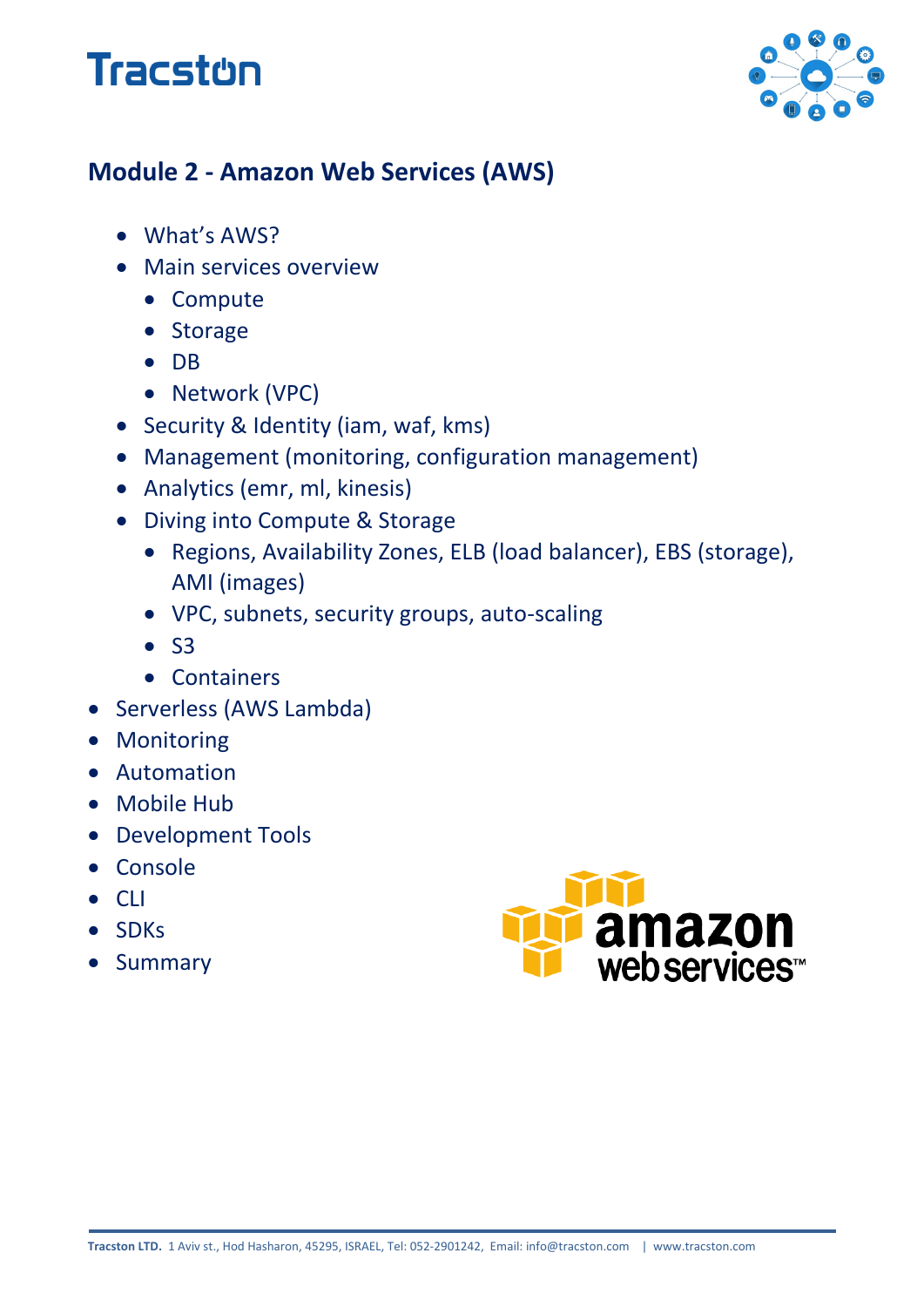



### **Module 3 - Microsoft Azure**

- What's Azure?
- Main services overview
	- Compute
	- Storage
	- DB
	- Network
	- Security
	- Management
	- Analytics
- Diving into Compute & Storage
- Virtual machines, Load balancers
	- Virtual network
	- Storage
	- Container service
- Azure Functions
- Monitoring
- Automation
- App services
	- Development Model
- SDK
- IDE tools (Visual Studio)
- Summary